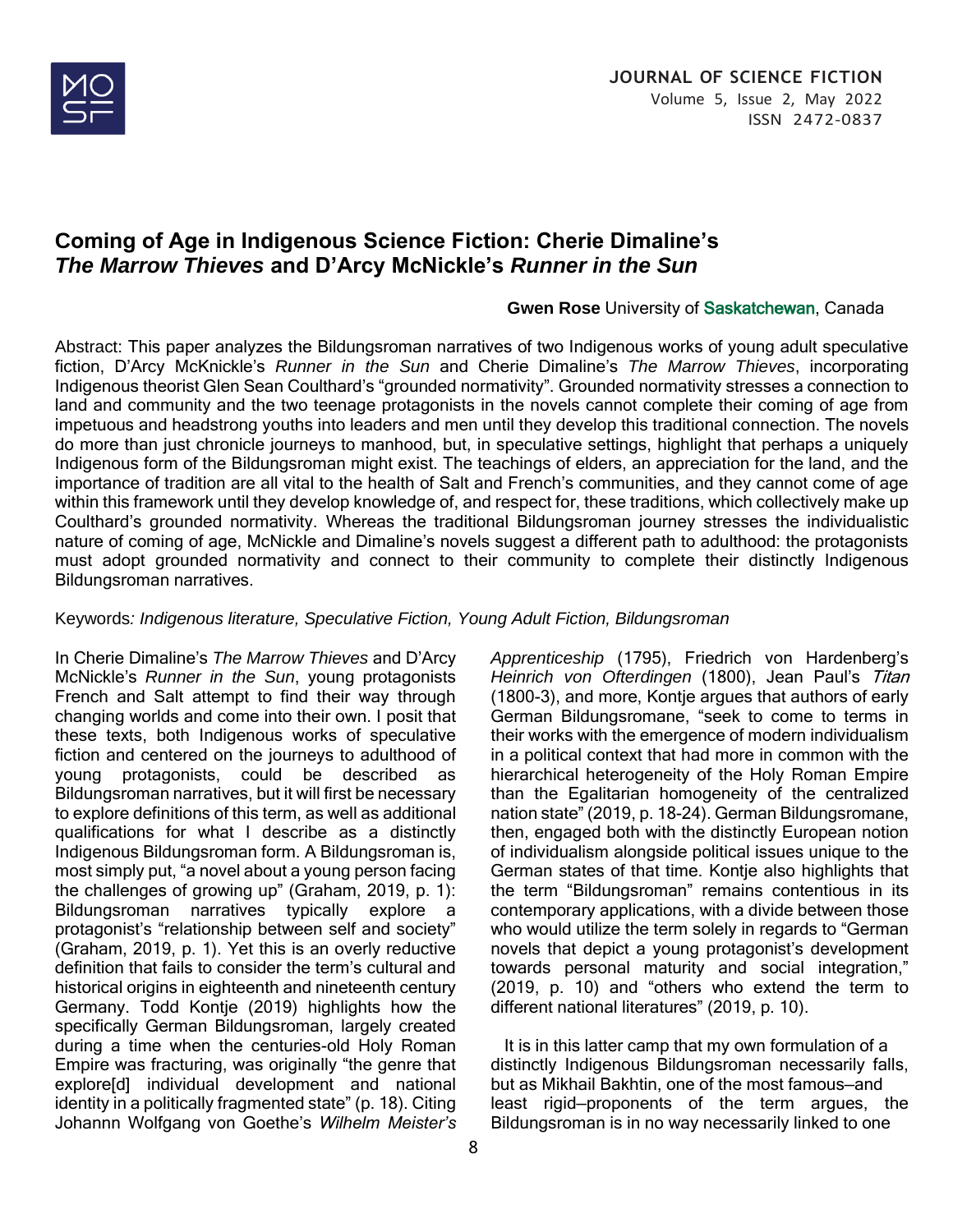

cultural moment in time or a single national identity. Rather, in a Bildungsroman, "man's individual emergence is inseparably linked to historical emergence" (2002, p 23). The elements of the German Bildungsroman that Kontje describes are extrapolated from the setting of German states during the decline of the Holy Roman Empire—and explored instead by protagonists of other nations, from other cultures, as they navigate the unique challenges of their own societies over the course of a protagonist's journey to adulthood.

 The Indigenous Bildungsroman I formulate contains uniquely Indigenous philosophies: and while an incredible diversity of individual nations and cultures exist on Turtle Island (North America) alone, some Indigenous scholars theorize certain elements that do define Indigenous worldviews. I argue that Indigenous Bildungsromane integrate a specifically Indigenous theory of ethics through which cultural values which stress the development of the collective, as opposed to the European emphasis on the individual, are integral to the journeys to adulthood that otherwise qualify certain narratives as Bildungsroman. In *Runner in the Sun* and *The Marrow Thieves*, the two Indigenous protagonists come to manhood only when they gain a greater understanding of Indigenous ways of knowing: the land-based practices, knowledges, and traditions of their individual nations, collectively defined as integral to Indigenous cultures across Turtle Island by way of Glen Sean Coulthard's term "grounded normativity".

 Grounded normativity is a theory of distinctly Indigenous "decolonial thought and practice" (Coulthard, 2014, p. 13) established through and by connections to land. Coulthard (2014) argues that Indigenous relationships with land constitute the basis for other Indigenous ways of knowing. Traditional knowledges and practices, and ties of kinship and language are "deeply informed by what the land as a mode of reciprocal relationship ought to teach us about living our lives in relation to one another and our surroundings in a respectful, nondominating and nonexploitative way" (p. 60). Coulthard stresses that land is the basis for the other practices that make up important facets of Indigenous life, including kinship and community. Following this, grounded normativity

is a necessary component of the Indigenous Bildungsroman: it is what ties this version of the form to specifically Indigenous concerns, and what differentiates this form of the Bildungsroman from its traditional German, or even more broadly, European precedents. Just as the values that collectively make up grounded normativity set Indigenous societies distinctly apart from European society and values, as the protagonists of Indigenous Bildungsroman narratives grow into adulthood, the communal, land-based values that they must learn and come to exemplify as part of their journeys sets them, and their narratives, apart from the protagonists of other Bildungsromane.

 My analysis of the coming-of-age stories of Salt and French focuses on the paths of these two young men towards attaining a respectful relationship with the people and natural world around them. This is where two very different novels about a pre-contact Pueblo boy and a Métis teenager in a futuristic dystopia converge. While *Runner in the Sun* and *The Marrow Thieves* deal with very different eras of history, both are speculative novels with teenage protagonists, intended for teenage readerships. Critically, the fact that both novels also both incorporate values in line with Coulthard's grounded normativity as necessary elements of Salt and French's maturity links them together as two examples of Indigenous Bildungsromane, despite their myriad other differences. As speculative works, they might also seem removed from the present-day setting of Coulthard's theory, or from the present-day concerns of Indigenous peoples on Turtle Island, but the opposite is true. If grounded normativity extends productively back into the speculative past of *Runner in the Sun* and equally productively into the speculative future of *The Marrow Thieves*, then these texts can serve as an authoritative baseline for the merit of the Indigenous Bildungsroman in any setting—speculative or otherwise. As the authors McNickle and Dimaline themselves navigate (or navigated, in the case of McNickle) the political realities of their own time, speculative fiction also provides a powerful tool through which to explore grounded normativity and the Indigenous Bildungsroman: as Daniel Heath Justice writes, "marginalized writers [can] challenge oppressive lived realities through the intentional employment of the fantastic to imagine otherwise" (2018, p. 143). Justice is describing the genre of Indigenous speculative fiction,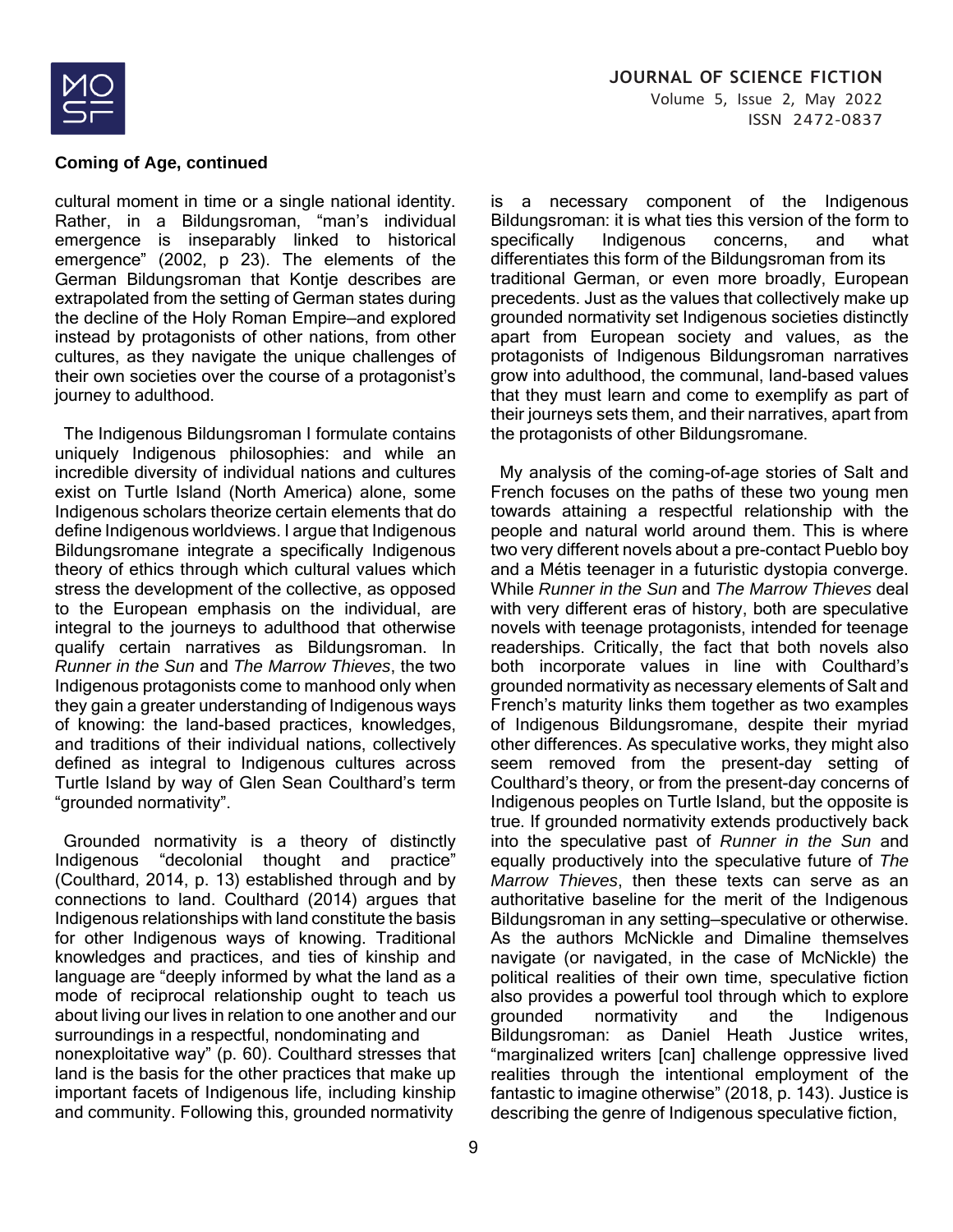

which both of these novels represent, but crucially, not every text in this genre is an Indigenous Bildungsroman.

I bring these two texts together to highlight the vitality and necessity of grounded normativity to novels with similar generic concerns—works of Indigenous speculative fiction for teenagers—but with very different temporal applications. Just as Kontje argues that the form of the Bildungsroman specific to German culture extended into the twentieth century (2019, p. 24-32), I argue that the Indigenous Bildungsroman transcends eras, including the distinct historical eras of McNickle and Dimaline, but also Indigenous speculative pasts and futures. This is demonstrated through Salt, and French, who share textual roles as protagonists of a Bildungsroman, but are also Indigenous youths who achieve their journeys to maturity by specifically by gaining an understanding of the importance of grounded normativity in their communities and cultures.

 At the beginning of *Runner in the Sun*, Salt is a precocious youth who has only just been initiated as a man into the Turquoise clan of his village; his Bildungsroman has just begun. He is described as capable and intelligent, but he possesses little in the way of wisdom or patience. Instead, his status as a man is presented as still being very close to childhood. He feels that "a boy of sixteen already knew many things" (McNickle, 1994, p. 5). He overhears a conversation in the midst of his village, and although the details of it are unclear to him, when the men realize they are being eavesdropped upon, Salt realizes that, "he [is] not playing a boy's game[, and] he [grows] afraid" (McNickle, 1994, p. 5). He does not yet have the cultural knowledge to discern why it is that what he has heard is dangerous (nor is it revealed in detail to the readers, but remains a mystery at this time). The men of the Turquoise people are then summoned to kiva, a private gathering laden with ceremony and rules, but when he relays this to a group of teenage girls shepherding small children who block his path, the girls, his agepeers, laugh and mock: "'See… he is a man.' then her eyes flashed mischief: 'It is hard to tell nowadays who are our elders'" (McNickle, 1994, p. 8). Though he has formally been endowed with the symbol of manhood- -"white shells strung on a buckskin thong with a central ornament of turquoise inlaid in bone" (McNickle, 1994, p. 6), a "turquoise badge"--it is telling that he is still referred to by the elders of his community as "boy" (McNickle, 1994, p. 16, 28, 32). Salt is a man in name only, not yet possessed of the maturity or knowledge to be seen or treated as one.

 Salt's immaturity at this stage has further consequences. Despite realizing that he himself will be at the center of a developing conflict due to the conversation he overheard, Salt does not always pay careful attention to the proceedings around him or hold his tongue as he knows he should. At kiva, Salt is accused of a crime against his people by Flute Man, planting crops in the valley, which is forbidden. If he were paying attention, he would perhaps have realized that Flute Man was the man he overheard, who is now framing him. Salt, however, is not even listening: "To such an extent had Salt's thoughts strayed that he did not hear at once the words directed at him" (McNickle, 1994, p. 16). His friend urges him not to speak out in response: "Better not speak! Flute Man is watching you" (McNickle, 1994, p. 19), but the "cautioning words" (McNickle, 1994, p. 19) sting Salt's pride, and he responds.

This leads him to an audience with Eldest Woman, one of his village's most respected leaders. Here, realizing at last the connection between Flute Man's voice and the voices he heard speaking, and recognizing the second speaker as well, Salt accuses Flute Man of conversing with "the one we call Dark Dealer" (McNickle, 1994, p. 33). Eldest Woman must rebuke Salt for this shortly after, not for what he has said but for when and in front of whom he has chosen to say it: "If Flute Man has been talking to Dark Dealer, it was wrong of you, child, to speak of it when Flute Man was here among us" (McNickle, 1994, p. 35). Eldest Woman's solution for the danger Salt is now in--danger of his own making, in speaking out so rashly--is one that sting's Salt's burgeoning pride still further. Eldest Woman elects to take Salt's "manhood badge away" (McNickle, 1994, p. 35) and return him to childhood in the eyes of his village. Salt's pride rears up, and he protests: "surely this cannot be. Let me remain a man, my Grandmother,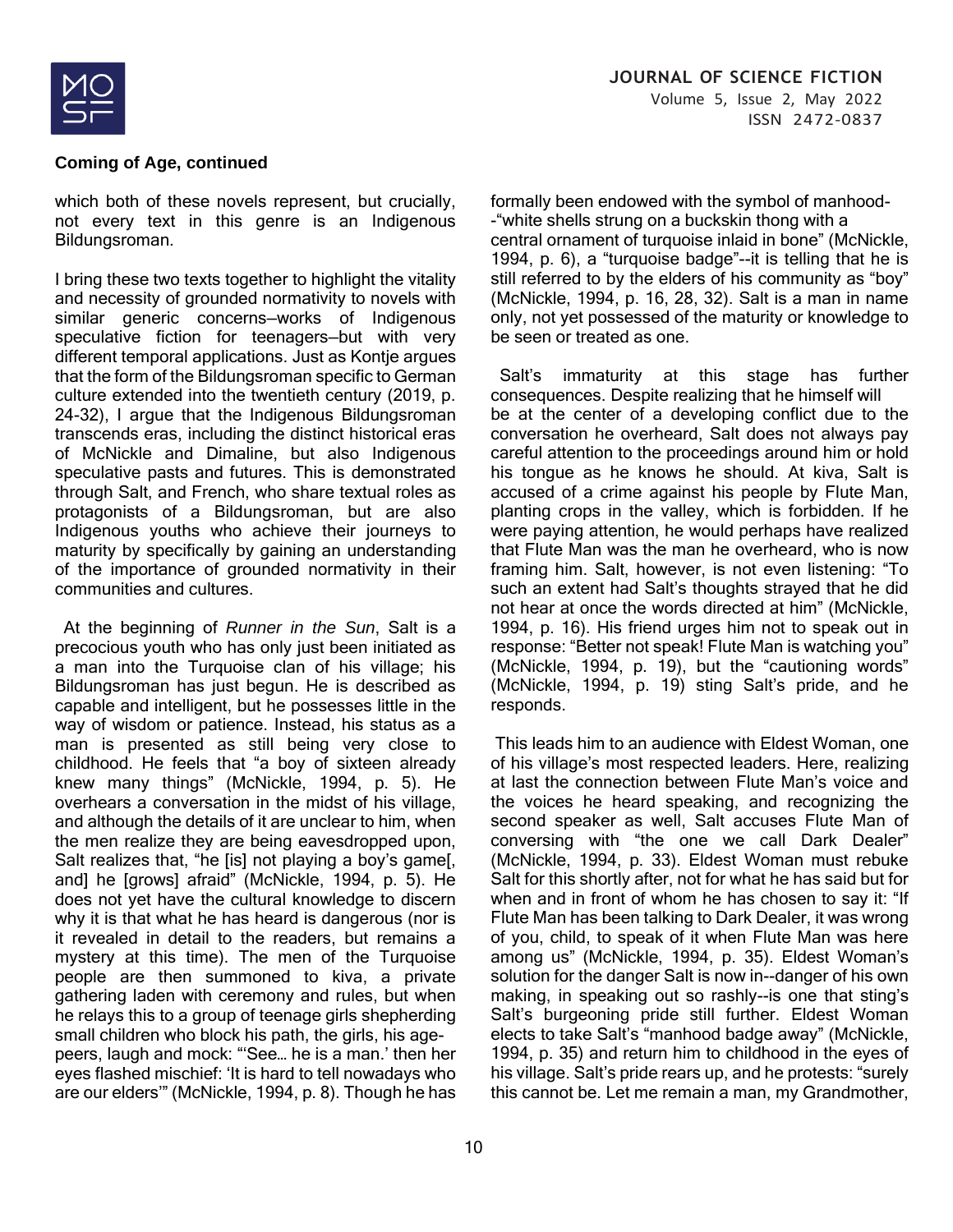

and I will show you how I can protect us all!" (McNickle, 1994, p. 36). He is sternly rebuked, and his rash words confirm Eldest Woman's opinion of his readiness for manhood: "Now you are showing us that you are indeed a child!" (McNickle, 1994, p. 36). Salt lets his pride choose his path for him, and not the traditions of his people, and in response he moves backwards, not forwards, on his journey to manhood.

 In *The Marrow Thieves*, the young protagonist, French, begins as a pre-teen in the company and protection of various family members. At the opening of the novel, he is with his older brother Mitch, and their mom has "been gone a few months" (Dimaline, 2017, p. 1). Largely in the care of others, his own Bildungsroman narrative has barely begun. The brothers are on the run from the Recruiters--state officials who kidnap Indigenous peoples in the novel to take them to "Schools" where their bone marrow is drained, ostensibly for the dreams that are contained within--and when they are discovered, Mitch quickly pivots to protect his younger brother. He sends French out into the trees and sacrifices himself to the Recruiters to save French (Dimaline, 2017, p. 2-4). Flashback scenes then elucidate the manner in which French and Mitch lost their parents. First their dad, a leader in a Métis community the "old people" call "the New Road Allowance" (Dimaline, 2017, p. 6) attempts to convince the colonial government to stop hunting Indigenous peoples, but never returns (Dimaline, 2017, p. 4-6). Then their mother, who went to find supplies for the fleeing family, also fails to return to them (Dimaline, 2017, p. 4-5). French knows that "Mitch had sacrificed himself so I could live, so I had to live" (Dimaline, 2017, p. 7). French heads north, following the last advice of his father: "up north is where we'll find home" (Dimaline, 2017, p. 6). French doesn't yet understand the history of colonial oppression of Indigenous peoples, or the present situation for his family and the Indigenous people like them in the world of *The Marrow Thieves*. At this stage of his Bildungsroman, French is just a child, who though he lives in a vastly different world and society, like Salt, has much to learn.

 After French is saved by and incorporated into Miigwans' group of Indigenous survivors, which they

call a family, time flashes forward to his late teens. He is now approximately Salt's age, sixteen, and, like his peers in the family, pines for old ways: traditions, language, ceremonies, and storytelling. They try as best they can: "Us kids, we longed for the old-timey. We wore our hair in braids to show it. We made sweat lodges out of broken branches dug back into the earth, covered over with our shirts tied together" (Dimaline, 2017, p. 22). Yet French doesn't appreciate the subtleties of these traditions; he hasn't yet come to appreciate the element of grounded normativity that Coulthard (2014) describes as "our relationships with human and nonhuman others over time" (p. 13). The boys of the group, like French, "[puff] out their chests" (Dimaline, 2017, p. 23) when Miigwans describes Indigenous warriors and their prowess. French is obsessed with the manly preoccupations granted to group members, which distracts him from paying attention to the traditional knowledge, the grounded normativity, that the elders of his small group are trying to teach the youths in their charge, the next generation. "I feel bad for you guys" (Dimaline, 2017, p. 37), he tells Rose, because Rose and the others, termed "Homesteaders", "are stuck with that" (Dimaline, 2017, p. 38), using "that" to refer to Minerva, their group's oldest member. French disrespects Minerva and fails to establish an equitable relationship with him. Consequently, he fails to bond with Rose, his love interest, who more fully appreciates what Minerva has to offer. Minerva has taught the Homesteaders "a little of the language" (Dimaline, 2017, p. 38), in this case Anishinaabe, the Indigenous language of Minerva and Miigwans, the group's elders. French will remember what he's missed out on later and comes to reassess his opinion of Minerva.

 For Salt, the transition to manhood through a connection to land is gradual but builds on a particular component of his village's life: corn. Corn is the lifeblood of the village, but Salt relates, first to the kiva and later to Eldest Woman, what they already know: "our corn grows badly" (McNickle, 1994, p. 19). When Salt is accused of laziness and dereliction by Flute Man in the kiva, he defends himself by revealing his secret growing project; one thing he does understand is the importance of corn to his community, and he is trying to help them by growing corn in a new, wetter location (McNickle, 1994, p. 19-20). Still, Eldest Woman does not offer a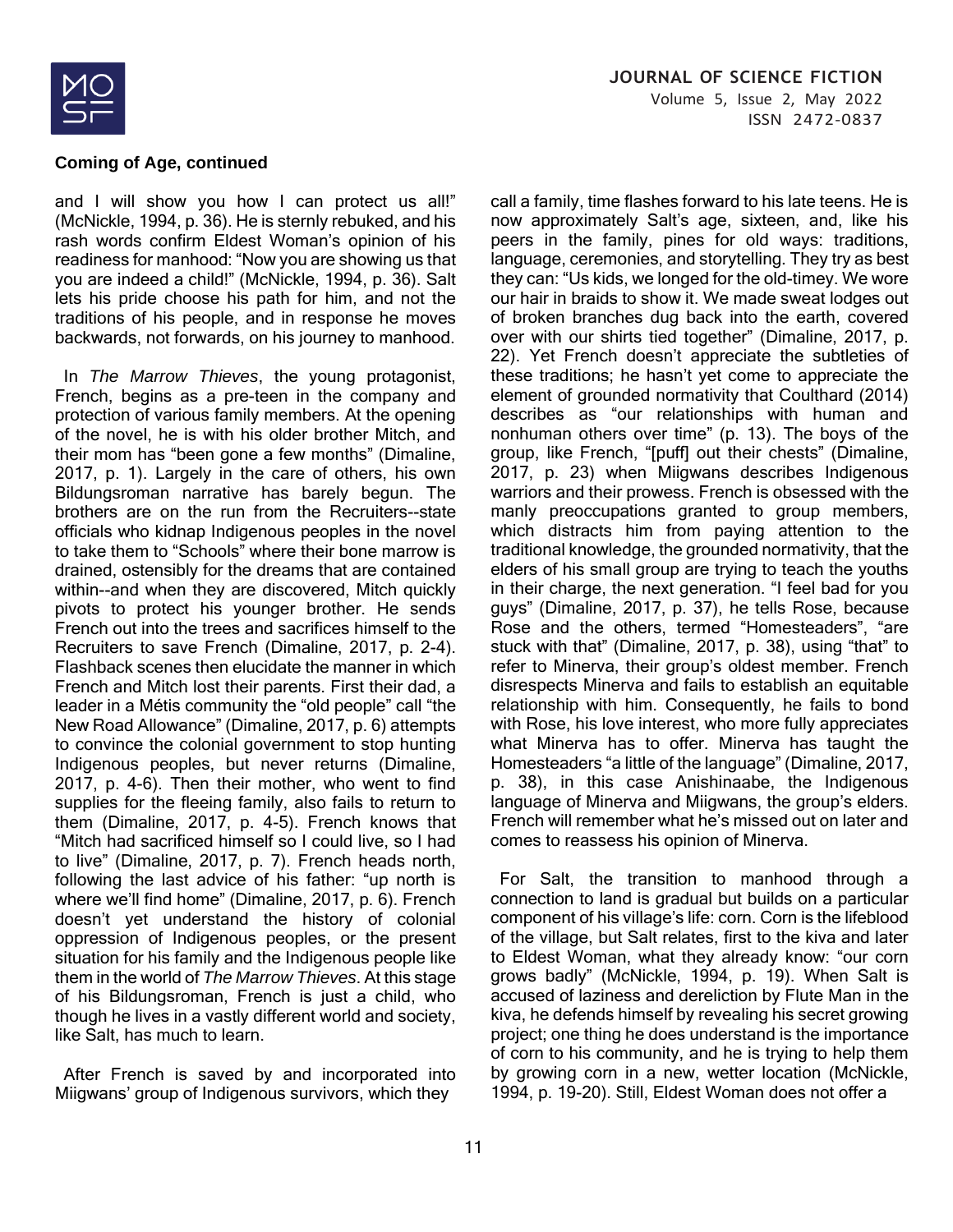

# **JOURNAL OF SCIENCE FICTION** Volume 5, Issue 2, May 2022 ISSN 2472-0837

#### **Coming of Age, continued**

judgment on what the village will do about their corn; this leaves Salt to turn to the other great leader of the village, The Holy One.

 Salt's knowledge is verified in one way; The Holy One agrees that corn is paramount to the village's survival and what's more, The Holy One links corn explicitly to the land itself. Salt learns that the people of the Village of the White Rocks have not always lived in their mountainous cave dwellings. Before that, he tells Salt, "our people lived to the south and west of here" (McNickle, 1994, p. 55), in an era of apparent abundance until a natural disaster forced them to move. The Holy One, a respected elder and village chief, who holds knowledge for his village that is not widely known, here is elucidating grounded normativity, "land-connected practices and longstanding experiential knowledge" (Coulthard, 2014, p. 13). Just as Salt and his fellow villagers have learned traditions established through the generations including where and how to plant the corn, so has the knowledge of their place of origin been retained by their elders. Connected to this knowledge is the origin of their corn as well, but Salt is not yet ready to hear this. The Holy One is beginning to prepare Salt to succeed him (though Salt does not know this yet). When the boy admits at last, "I was a child, I see" (McNickle, 1994, p. 57), The Holy One is ready to impart some wisdom concerning the relationships between human beings that makes up part of grounded normativity: "I remind you to expect faults in others and to bend your words to travel around their faults" (McNickle, 1994, p. 57). Salt is left, as part of his growth, with a task, to find the Village of the White Rocks' "secret trail" (McNickle, 1994, p. 58); before he can journey to distant lands, he must first come to know, as the leaders of his village have passed on from one to another, the land where his people still live. Salt has just had his first glimpse at the grounded normativity that enables the respected elders of his village to not only lead, but lead well, and his Bildungsroman narrative will see him return to this theory.

 French, too, matures slowly but surely through his journey. Like Salt, who must realize the importance of

corn, tied to the land, before he can realize the importance of the human relationships in his community, French realizes on a hunting expedition the importance of a reciprocal relationship between humans and animals. They all hunt alone, so French is ensconced in a tree hollow. When he sees a moose, it is he alone who sees it. At first, French sees a vision of himself, "the conquering hero, marching into camp with more than all of us could carry" (Dimaline, 2017, p. 49). The nebulous concept of manhood dances before him as it did for Salt. Yet French has begun to understand "the position that land occupies as an ontological framework for understanding *relationships*" (Coulthard, 2014, p. 60). For French's family, always travelling, always on the move, hunting is a needed form of sustenance, but as they move through the land, their movement from location to location is a blessing to the returning animals: the group cannot stay in one area, where they would risk overhunting. Their constant movement through the land forces French to consider the full value of the moose in opposition to the reality of their circumstances: "we'd be leaving half, at least half, behind to rot" (Dimaline, 2017, p. 49). French considers the moose one last time and lowers his rifle: "I couldn't do it. I couldn't let it come to this, not for him and not for me" (Dimaline, 2017, p. 50).

 The reciprocal relationships between human and nonhuman that stem, per Coulthard, from a genuine connectedness to land, are attaining importance for French, and dwarf even his visions of himself as a successful hunter, or conquering hero. French is beginning to mature, and it manifests in his coming-ofage narrative as grounded normativity, as a respect for the land around him and all the lives, human and nonhuman, that it contains.

 After a struggle for power in the Village of the White Rocks, The Holy One formally tasks Salt with journeying south to the origin place, not of their people, but of their corn. The Holy One explicitly names Salt as "the one to save [his people]" (McNickle, 1994, p. 163), positioning the young man's coming of age in the narrative to a central place. To save his people, Salt must no longer be the impetuous youth that he once was. Something in him indicates to The Holy One that Salt has "the desire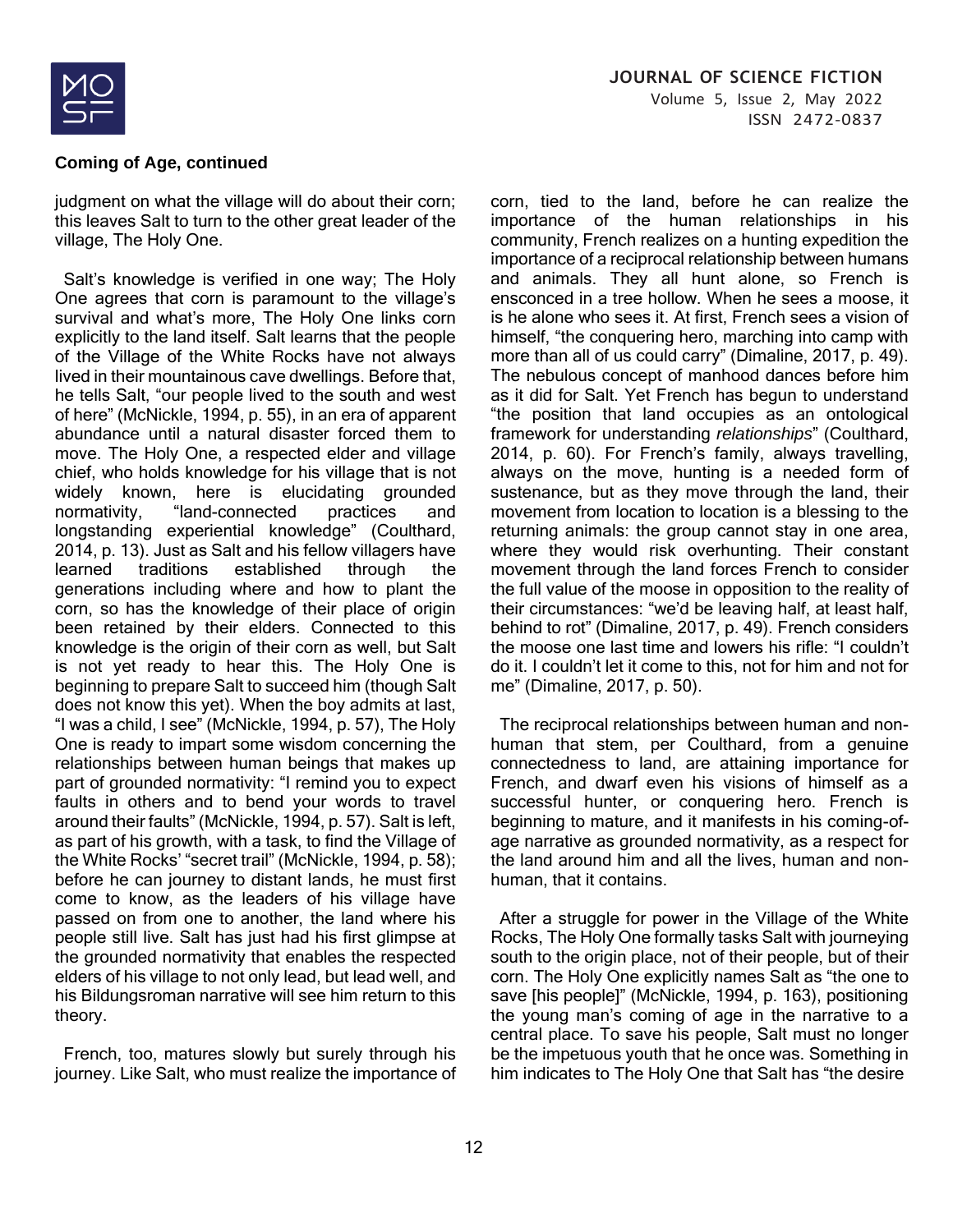

to help our people" (McNickle, 1994, p. 164); Salt now understands the importance of human relations, but must journey to a new land, and retrace his ancestors' long-forgotten footsteps to accomplish this. He must journey to The Land of Fable, from where "our songs, our dances, and our Mother Corn came" (McNickle, 1994, p. 164). By explicitly linking this physical destination, this connection to the land that Salt must make, with the traditions, and importantly, the corn, of Salt's people, The Holy One is impressing upon Salt that grounded normativity, "land-connected practices" will be the key to his journey's success, and to Salt's manhood coming to fruition. These practices, the traditional wisdom of his people, are repeated to him before he departs: advice on how to navigate for a man who has never left his home community; how to safely cross rivers; and alongside this advice, how to treat the strangers he will meet with courtesy and respect (McNickle, 1994, p. 170-1). This time Salt listened attentively to his elder and follows his advice. He honors the wayside shrines he passes, placing rocks atop the piles, "as taught [to] him in childhood," and strangers who would otherwise have mistrusted him in their lands instead spare his life and leave him unmolested to go on his way (McNickle, 1994, p. 174- 5). Salt is respectfully engaging with new people and new lands, as he was instructed, and forging reciprocal relationships with new lands and the people of new lands, in the spirit of grounded normativity.

 Salt grows into a man along this voyage, one who will return to lead his people, the arc of his Bildungsroman narrative complete and with greater knowledge of grounded normativity that will serve his people well. He comes to realize the value of communication along on his travels and stops to learn the language of another young man he befriends, named Ocelot. He observes the ways of Ocelot's family and can appreciate that they have different ways of doing things than his own village, without wanting to change the traditions of his people (McNickle, 1994, p. 188-9). He meets a slave girl named Quail in Culhuacan and befriends her despite her low status (McNickle, 1994, p. 195-6). Salt tells Quail of his search for "the Mother Corn from which [his people's corn] came" (McNickle, 1994, p. 198).

Quail's people, like Salt's, grow corn, and she appreciates its value; she sings him a song about "Mother Corn" (McNickle, 1994, p. 198). Ultimately, Quail is to be sacrificed, ironically in honor of the new corn crop, in the tradition of the people of Culhuacan. Salt has not yet succeeded in locating the "Mother Corn" that will save his people but decides to save Quail's life even if it means leaving. Here, Salt foregrounds the relationships he has built, and like French, refuses to sacrifice a life in service of his quest. His loyalty and kindness are rewarded; Quail waits months to reveal that she, remembering their conversation, had stowed away the corn that Salt's village needed: "I gathered these few kernels from each

of the strong corns that grow in the Valley of the Lakes" (McNickle, 1994, p. 225). Salt has learned to trust others, that he cannot do everything himself, and it pays dividends to him.

 His journey to new lands will not have been in vain for his people; indeed, for bringing back new, strong corn, they learn to trust him in turn. Some years later Salt, who is then Village Chief, "made the decision which changed the lives of his people… they traveled southwards… into the valley of the big fields. Land was set aside for them by those who were there first, and the new corn, when planted and watered abundantly, produced such harvests as had never been known… There they lived in peace and supported one another" (McNickle, 1994, p. 233-4). It is Salt, in the course of his coming of age, who has attained the grounded normativity possessed by The Holy One that allows him to lead his people to grace and prosperity in their time of need. He has forged connections with new lands, and knows where to lead them; through Quail, he has helped to provide them with a new and robust strain of corn, through which they in turn are connected to the land. Salt has blossomed into manhood through grounded normativity, his new recognition of "the land as [a] system of reciprocal relations and obligations" (Coulthard, 2014, p. 13) which he passes on to his people. They incorporate new knowledge and their relationship with their new land and new corn into "a new ceremony, which they called Red Corn Dance" (McNickle, 1994, p. 234). Through Salt's leadership, they are said to attain peace and harmony and support one another.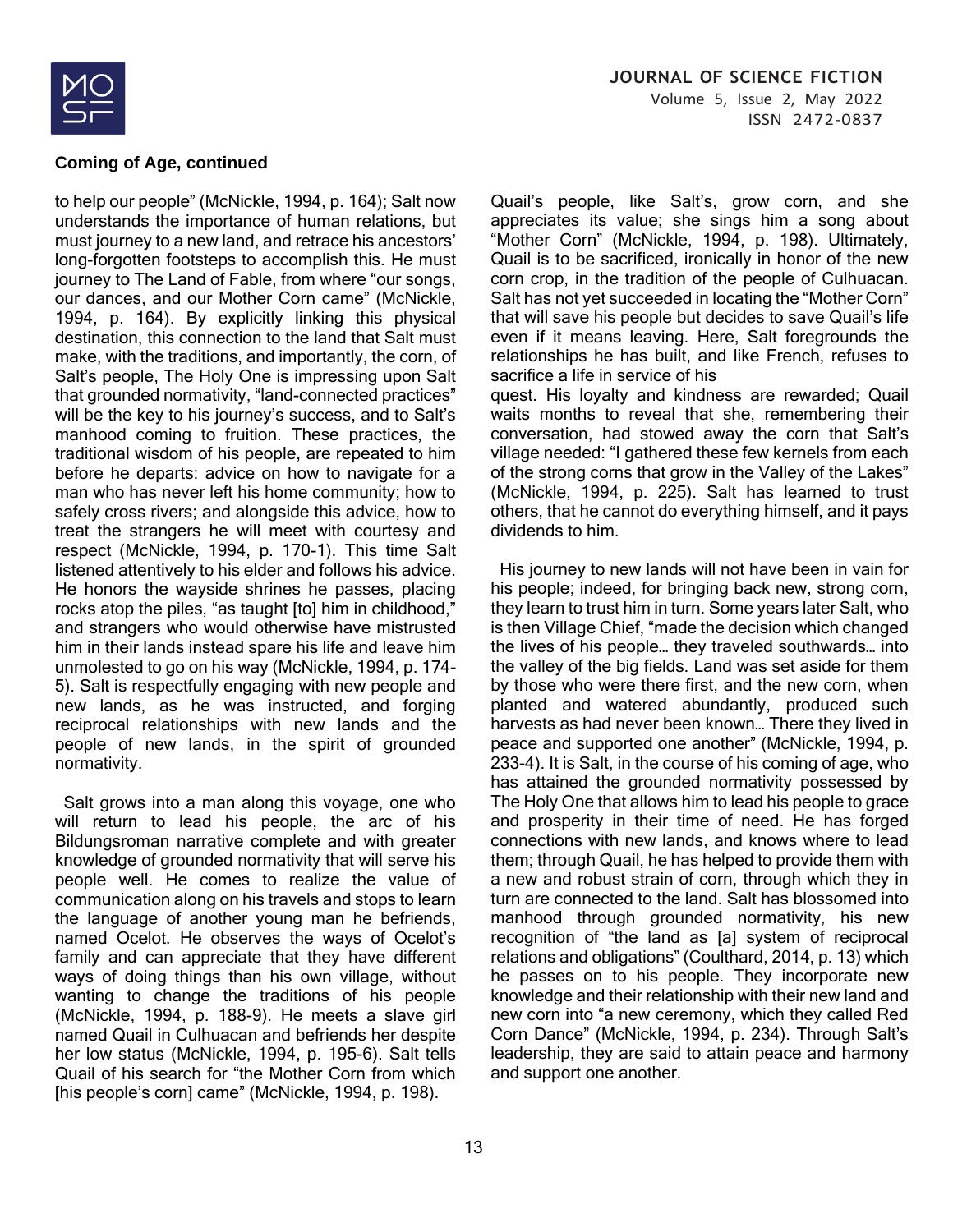

 French encounters more trials and tribulations than Salt; before he can fully understand grounded normativity and the importance of relationships between humans, two pivotal moments influence his development. Two Indigenous strangers, named Lincoln and Travis, invite the family to join them in their camp. The family has not been unaware of their presence on the trail, and the situation is highly suspicious, but they decide they cannot avoid encountering the strangers. Things do go awry; the family's youngest member, RiRi, is taken by Lincoln, who falls over a cliff with her, killing them both. In a moment of anger, French shoots Travis. He has taken a life. Afterwards, for French, "something had changed since I'd fired the gun, since I'd killed Travis. It was like a color had ceased to exist and now the world seemed dull" (Dimaline, 2017, p. 139). Minerva, who was closest to RiRi, is changed as well, becoming unresponsive and needing to be carried. French has learned that it is crucial that they take care of each and every member of their group. Minerva repays them; when they camp out in an abandoned barn one evening, Minerva perhaps senses what is to come. She insists on remaining below the loft where all the others sleep. The Recruiters arrive in the middle of the night—but take only Minerva with them. She has moved the ladder to protect the others, and as French makes eye contact with her from the loft as they take her, she "held her finger to her thin lips, just for a split second, before they curled back in a mischievous smile" (Dimaline, 2017, p. 150). Like Salt, French learns an important lesson from his elder, and it changes his attitude. Where he was numb before, he now makes a decision on behalf of his whole group for the first time. When Miigwans suggest the family again head north, French says only, "No", and then: "I'm going after Minerva" (Dimaline, 2017, p. 153). Their elder, her knowledge, her language, and her presence, is worth fighting for, and the dynamic of the family's struggles change. French has emphasized the importance of "reciprocal relations" (Coulthard, 2014, p. 13) and taken a strong step in moving not only past the horror of taking a life, but towards honoring Minerva's sacrifice by refusing to leave her behind.

French is learning, one event at a time, the practices of grounded normativity. He learns from Clarence, another elder they meet when they encounter a resistant community of Indigenous peoples outside the town of Espanola. Speaking about his own peoples' ruined homeland, Clarence stresses that one day, his nation can still return there: "we can start healing the land. We have the knowledge, kept through the first round of these blasted schools, from before that, when these visitors first made their way over here like angry children throwing tantrums. When we heal our land, we are healed also… we'll get there. Maybe not soon, but eventually" (Dimaline, 2017, p. 193). French also learns from his own father, with whom he is unexpectedly reunited in this community. After the attempt to rescue Minerva fails, Rose (with whom French has been developing a relationship) decides to leave. French's dad tells him a story about himself and French's mother; this story, too, is rooted in grounded normativity, as he relates that French's mom urged him to move "toward something" (Dimaline, 2017, p. 217); to value connections, and to see relationships with others as worthy, tangible goals in life. French ultimately decides that his relationship with Rose is the most important thing in his life; he, too, decides to leave, and his father understands (Dimaline, 2017, p. 217). French is able to learn from conversations with Clarence and with his father to understand the importance of patience, of land, and of relationships, just as he once came to understand with the moose.

 Lastly, French actualizes what he has learned, and, like Salt, again takes a leadership role. Through conducting himself in keeping with the practices of grounded normativity, he has earned the respect of those around him like Clarence. When French and Rose are on the verge of departing, they receive word of another unidentified group of strangers. They decide to join the "welcome party", who intend to surprise the strangers and assess their intentions (Dimaline, 2017, p. 219). When one of the newcomers speaks Cree, there is confusion as to whether or not the welcome party should follow their usual protocol. It is French who steps in, telling Clarence, "I need to ask him something. Then we'll know" (Dimaline, 2017, p. 227). Clarence nods, showing that he trusts French. When French has learned what he wants to learn—that the newcomer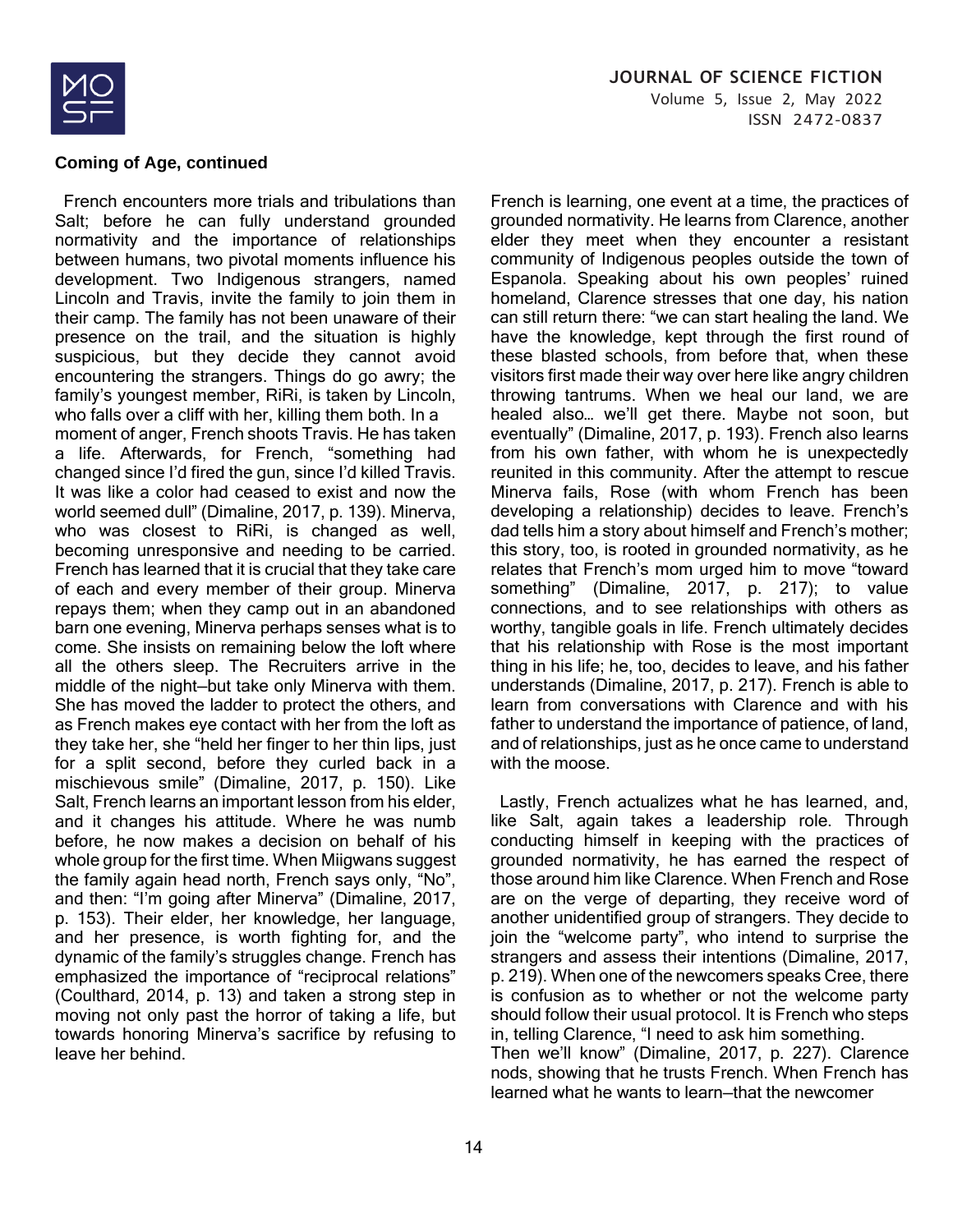

"dreams in Cree" (228)—he nods and smiles back at Clarence. "Pack 'em up" (Dimaline, 2017, p. 228), Clarence rejoins; again, French's opinion is all he needs to know. French has learned to trust in others, to establish reciprocal relationships with those around him through grounded normativity, and in exchange, they do the same for him, even those he considers his elders, like Clarence, his father, or Miigwans.

 Politically motivated authors like Dimaline, a Métis woman, or McNickle, Métis by birth but a registered member of the Flathead Indian Reservation, utilize grounded normativity in The Marrow Thieves and *Runner in the Sun* to highlight the continued relevance of Indigenous knowledges and practices in the times in which they were writing as well as for the protagonists coming of age in their respective novels. My analysis considers the Bildungsroman genre and grounded normativity to be two distinct forms that blend within these novels, and through a joint consideration of which a greater understanding of the novels can be gained. These works are not only political; they still adhere to a conventional form. The novels are still constructed as Bildungsromane, and the journeys of the protagonists to manhood are still the central concern of the plot. That French and Salt achieve this through learning and coming to appreciate Indigenous ways of knowing and living, that is, through grounded normativity, highlights the importance of these same practices for Dimaline and McNickle. Both authors consciously incorporate grounded normativity into their novels, going beyond what the conventional form of the Bildungsroman can achieve and Indigenizing the form by creating novels that highlight the value of the land and land-based practices both for their protagonists and their readers.

In *Forms: Whole, Rhythm, Hierarchy*, *Networ*k, Caroline Levine describes a new type of formalism for literary analysis that seeks to encompass forms above and beyond, while alongside, the aesthetic forms with which formalism is traditionally concerned. Traditional formalism is "a way of understanding art or literature primarily through its techniques rather than as a mere vehicle for personal expression or for moral

and political doctrines" ("formalism," 2009). In opposition to this, Levine (2015) describes forms as "[any] arrangement of elements--[any] ordering, patterning, or shaping" (p. 3). Levine (2015) highlights that among such elements often considered outside the bounds of formalism are "various political ordering principles" (p. 3) which she attributes to the domain of "literary and cultural studies" (2015, p. 3). The crux of Levine's argument, and the source of her concern, is the tendency of academic scholarship to treat "aesthetic and political arrangements as separate" (2015, p. 3). Instead, Levine (2015) asserts that classifying political, historical, and other contextual concerns that influence authors and their work as "forms" that can be considered alongside aesthetic factors will dissolve "the traditionally troubling gap between the form of the literary text and its content and context" (p. 3).

 Levine's theory stresses that genres, or generic forms, are best analyzed in tandem with other forms influencing given literary works (2015, p. 3). For Indigenous Bildungsroman narratives such as *Runner in the Sun* and *The Marrow Thieves*, the other "form" in conversation with the generic forms of the works—the other tenets of what makes up a Bildungsroman, the novels' statuses as young adult fiction, or works of Indigenous speculative fiction, and so on—is Coulthard's grounded normativity. *The Marrow Thieves* and *Runner in the Sun* were written for teenage audiences (Purdy, 2016, p. 10), and Fiona McCulloch (2019) asserts that a Bildungsroman written for such an audience will inspire a similar trajectory in the targeted audience as in the protagonists: "as they come to understand themselves more thoroughly, so too do they more fully comprehend their relationship with the external world" (p. 174). Examining what she terms "Postcolonial Bildungsroman" narratives, Ericka Hoagland (2019) also stresses that when an author from an oppressed group writes such a narrative, a prominent aim is "the reclamation of indigenous culture and the assertion of a national identity"<sup>1</sup> (p. 219). As a whole, these definitions suit the journeys of Salt and French in *Runner in the Sun* and *The Marrow Thieves*. Their paths to self-discovery and maturity are directly related to their Indigenous identities and cultures, and yet were also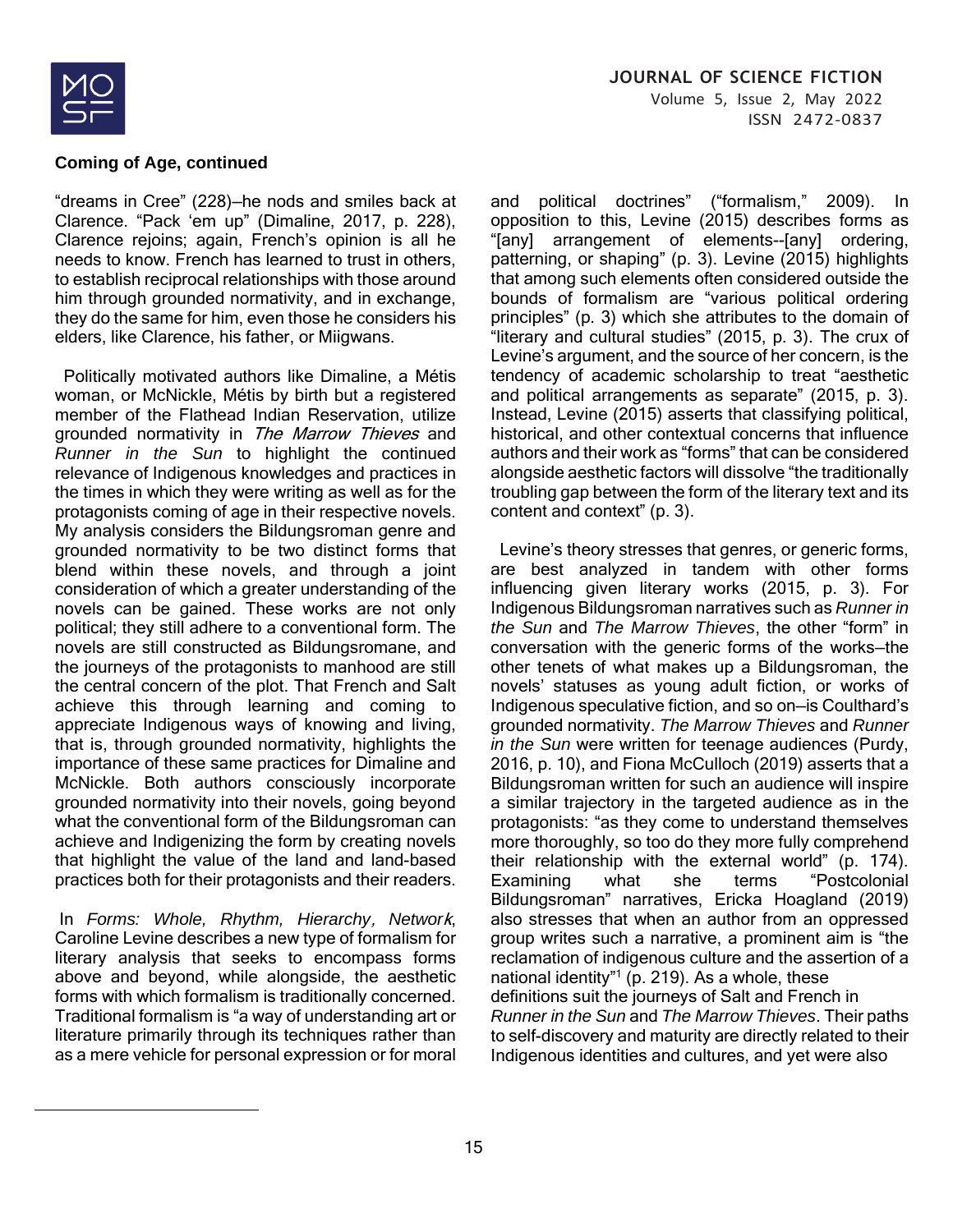

designed to inspire McNickle and Dimaline's readers to reconsider the lived reality of Indigenous peoples in Turtle Island at the time of these books' publishing.

 Some existing criticism by Indigenous scholars does suggest that analyzing these Indigenous texts via the lens of a traditionally Western genre -- the Bildungsroman -- is not without its pitfalls. Laguna Pueblo author Leslie Silko (2017) suggests that for her people, there is "no distinction between types of story" (p. 239), no discernable genres of any kind. Chickasaw scholar Jodi Byrd (2014) likewise asserts that "genre… colonizes texts" (p. 345). Yet this concern is mitigated somewhat by what Hoagland (2019) describes as the "defining characteristic of the postcolonial Bildungsroman: the ongoing remediation of colonialism's traumatic legacy throughout the selfmaturation process" (p. 219). In both *Runner in the Sun* and *The Marrow Thieves*, this legacy is addressed through the incorporation of grounded normativity and the development of this broader "postcolonial Bildungsroman" into an even more specifically Indigenous version of this form.

 So too does grounded normativity lay to rest the concerns of scholars regarding the analysis of Indigenous literatures using Western theories, such as Levine's theory of forms. Kimberly Blaeser (2016) describes the problem with Westernized literary theories as implying "that the worth of literature is essentially validated by its demonstrated adherence to a respected literary mode, dynamic, or style" (p. 233). Levine's theory of forms moves beyond a prescriptive notion of adherence to any one form, but instead seeks to incorporate social and political realities alongside textual analysis. As such, the novels of Dimaline and McNickle should only be read as Bildungsroman narratives if this reading does not begin and end with the German genre, but actively seeks to go past it. Blaeser's statement points towards such a reading as well. When she hypothesizes a new mode of criticism for Indigenous literatures, that "[exist] within and [arise] from the literature itself," (2016, p. 236) I argue that grounded normativity fills this space, at least within considerations of the Indigenous Bildungsroman. Grounded normativity is a political theory, not a literary form, but given the presence in *Runner in the* 

*Sun* and *The Marrow Thieves* of what would constitute grounded normativity in the real world, this theory then exists as a form within, and without, these novels: both central to the texts' literary forms of Indigenous Bildungsromane, and to their critical interpretation.

 For the authors of *Runner in the Sun* and *The Marrow Thieves*, grounded normativity and its attendant practices are an active goal of their writing: the synthesis of forms that combine a Bildungsroman with Indigenous political frameworks are far from accidental. This political element in their writing is a representation of what Scott Richard Lyons (2000) terms "rhetorical sovereignty". Lyons defines rhetorical sovereignty as "the inherent right and ability of *peoples* to determine their own communicative needs and desires" (p. 449, emphasis in original). By "peoples" Lyons means that Indigenous nations, and those within them, assert the right to tell their own stories; that they assert sovereignty over not just their rights, but over the discourse that surrounds them. McNickle and Dimaline assert rhetorical sovereignty over the discourse surrounding Indigenous peoples in Turtle Island, past and present, by incorporating grounded normativity into their novels and making Indigenous knowledges, practices, languages, and traditions an inseparable part of their main plots, their protagonists' coming-of-age.

 Cherie Dimaline speaks frankly in interviews about the "responsibility" she associates with being an Indigenous writer (The Globe and Mail, 2017), responsibilities which reflect rhetorical sovereignty through grounded normativity even if not named directly as such. The Marrow Thieves was directly intended to "explain the way we persist and thrive as Indigenous people, in spite of [colonial oppression]" (The Globe and Mail, 2017). Dimaline is speaking out against oppression, and telling an Indigenous story from an Indigenous perspective, first and foremost for Indigenous peoples themselves. She tells "a narrative that actually is reminiscent of my own understanding of being an Indigenous person: That no matter what happens, you always belong to our land, we're always going to belong to each other, and we'll seek each other out" (Henley, 2017). Here grounded normativity and rhetorical sovereignty are connected through and tied to the land. *The Marrow Thieves* then is a narrative that describes Dimaline's own Indigenous experience and the resistance of not just her characters,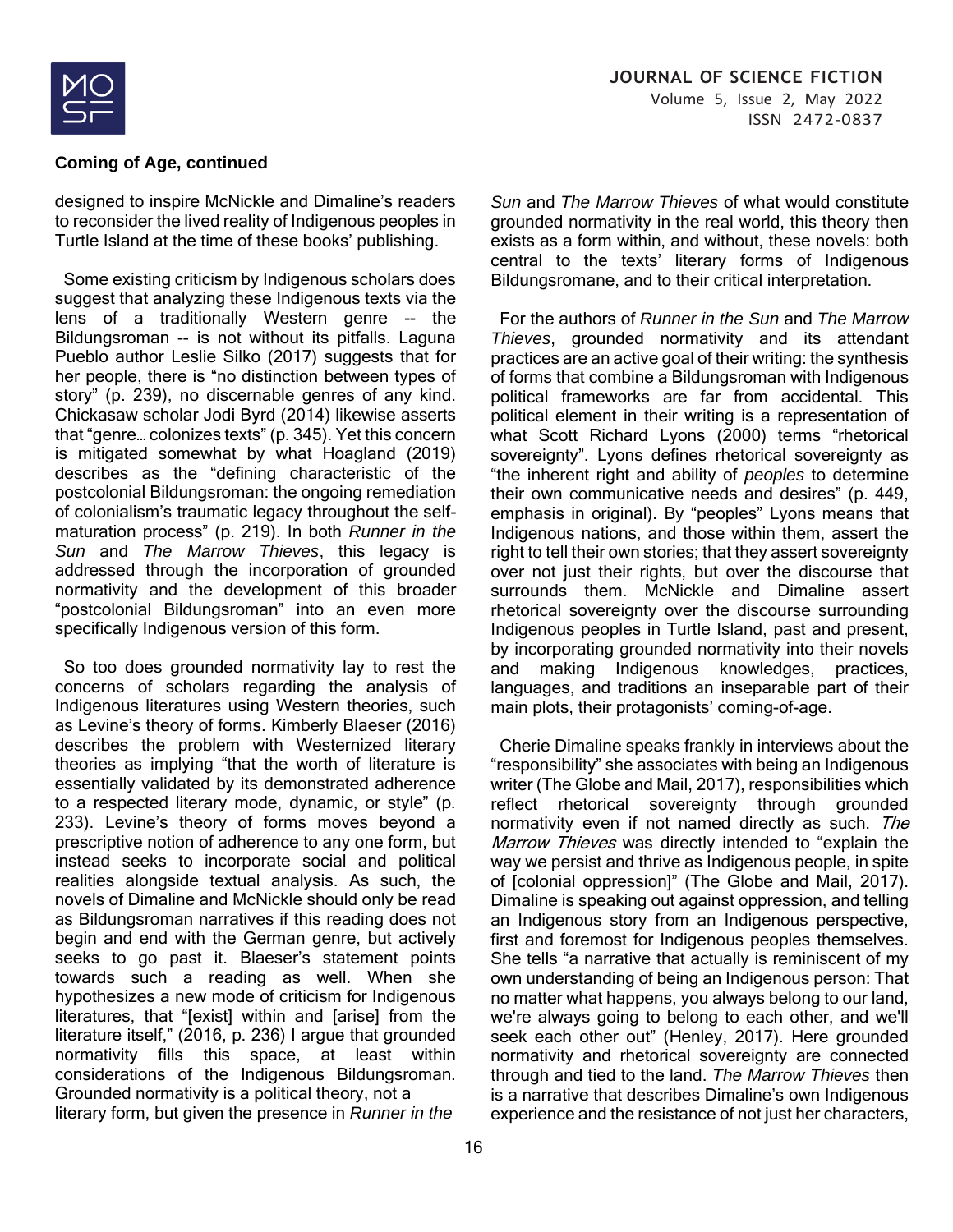

but of Indigenous peoples across Turtle Island since the arrival of Europeans. Dimaline, in the novel itself and her own discussions about its intent, asserts the sovereignty of Indigenous peoples and nations to tell their own stories, and to chart their own paths of resistance, while also stressing the restorative power of the land.

 D'Arcy McNickle, writing *Runner in the Sun* in the 1950s, faced a political landscape of termination that settler scholar James H. Cox and Pueblo scholar Alfonso Ortiz argue influenced the composition of the novel and explain its undercurrent of rhetorical sovereignty. Cox (2012) asserts that 1954, the year of the novel's publication, marked the climax of termination proceedings across the United States, and that McNickle, "as a powerful member of the [National Congress of American Indians, (NCAI)] fought vigorously against the policy" (p. 153). At the same time, through the NCAI, McNickle was involved in projects seeking to reinvigorate various reservation communities (Cox, 2012, p. 160-1), much like Salt's community is reinvigorated through the introduction of a new strain of corn. Cox (2012) asserts that through *Runner in the Sun*, McNickle intended to "[urge] American Indians to recognize that solutions can come from within their communities, or, more specifically, from the deliberations of Native governing bodies" (p. 161). Alfonso Ortiz (1994), in his afterword to *Runner in the Sun*'s reissued edition, calls the novel "[McNickle]'s response to the tragic policy of termination" (p. 239) by way of "reaffirm[ing] the antiquity of the Indian people" (Ortiz, 1994, p. 238), their historical place in Turtle Island. Ortiz (1994) describes McNickle explicitly claiming rhetorical sovereignty for Indigenous peoples: "claiming for Indian people a reality apart from that granted to them by white people" (p. 239). At a time when Indigenous activism was only just beginning to take root across Turtle Island and facing extreme political hardships via the policy of termination, McNickle is asserting the value of rhetorical sovereignty through grounded normativity in *Runner in the Sun* to impress upon his Indigenous peers across the United States the need for a similarly revolutionary reimagining for their communities and an active resistance against termination.

 In *Runner in the Sun* and *The Marrow Thieves*, the protagonists Salt and French both come of age by incorporating grounded normativity into their worldview and thus actualize the Indigenous Bildungsroman through Coulthard's theory. They accumulate enough respect for the land around them that they learn in turn to live their "lives in relation to [other people] and [their] surroundings in a respectful, nondominating and nonexploitative way" (Coulthard, 2014, p. 60). Through this knowledge, they come maturely and genuinely into their manhood, and become leaders in their communities who build better, stronger, and more understanding relationships with those around them. The grounded normativity that McNickle and Dimaline use to make their young heroes' journey to adulthood possible reflects the political aims of their novels, i.e. the rhetorical sovereignty for Indigenous peoples on Turtle Island that their writing asserts in the real world. Cree/Métis scholar Emma Larocque (2016) cautions against over-emphasizing the political aspects of Indigenous literatures, stressing that scholars must attend "equally to its aesthetic value. Native Literature is as much about art and nuance as it is about colonial discourse" (p. 61). This is achieved through synthesis of the Bildungsroman genre with grounded normativity into the unique form of the Indigenous Bildungsroman. In this form, the considerations of genre in Dimaline and McNickle's writing is inseparable from the political ramifications of Coulthard and Lyons' theories. For Salt and French, as for McNickle and Dimaline, the comingof-age narrative matters deeply, but so too is the manner in which they accomplish this growth: in these Indigenous Bildgunsromane, through grounded normativity, both the maturity of the protagonists and the political aims of the authors come to fruition.

#### **Notes**

<sup>1</sup> Hoagland here does not mean specifically "Indigenous Peoples" and hence does not capitalize the word, but refers to a given oppressed person's ancestral identity, which could mean indigenous to Turtle Island, as in the case of Dimaline or McNickle, or having an element of diaspora, as in some of the postcolonial authors that she considers in some parts of her essay.